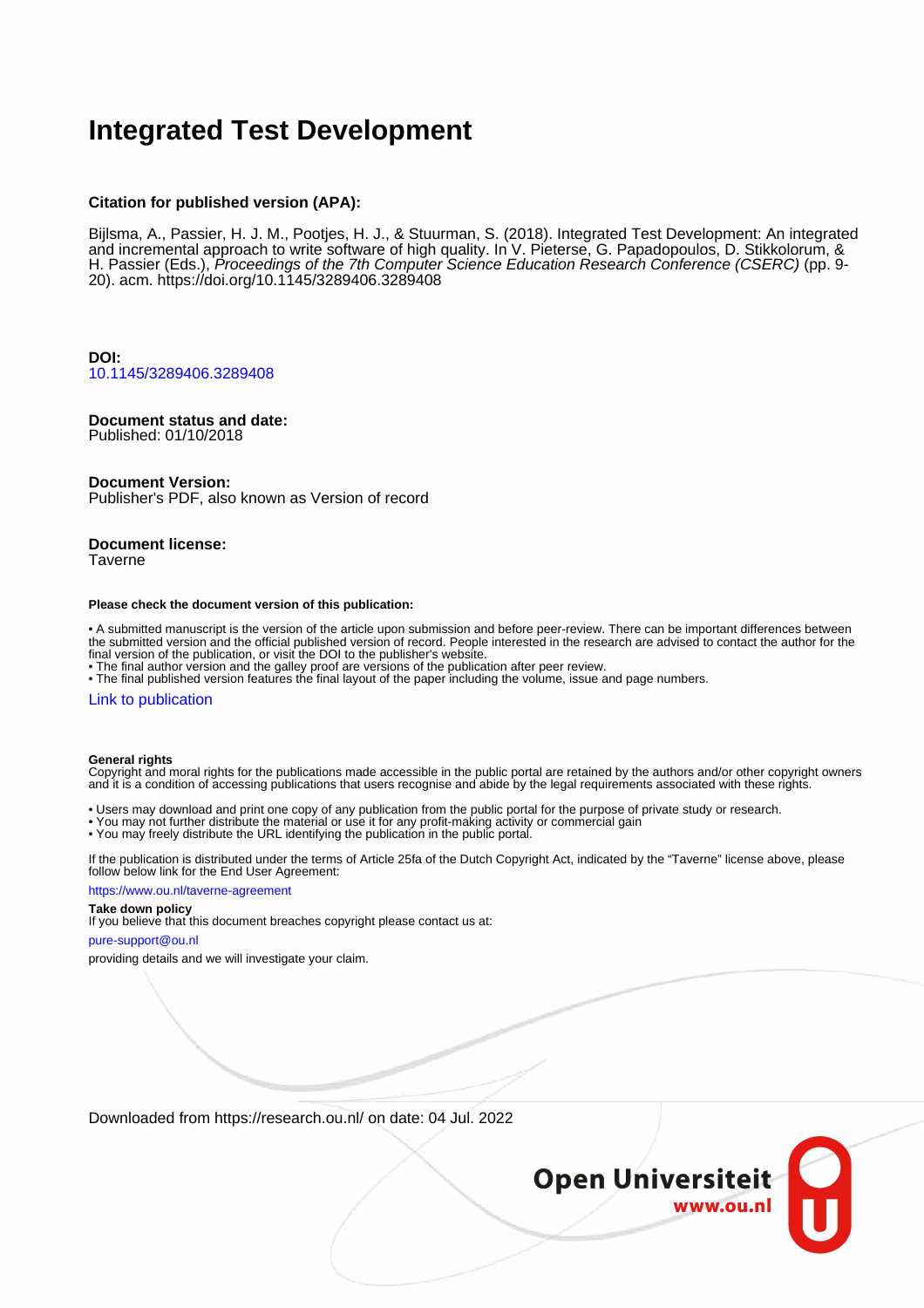## Integrated Test Development

An integrated and incremental approach to write software of high quality

A. Bijlsma H.J.M. Passier H.J. Pootjes S. Stuurman Lex.Bijlsma@ou.nl Harrie.Passier@ou.nl Harold.Pootjes@ou.nl Sylvia.Stuurman@ou.nl Open Universiteit Heerlen, The Netherlands

#### ABSTRACT

Creating test cases is a difficult task for students. The number of existing recommendations on how to create test cases is overwhelming. There is a lack of guidelines on how to apply those recommendations one step after another. This problem even becomes more complicated when students are taught to refactor their code as a habit. We propose an approach to teach students how to develop and test their code systematically, with refactoring integrated. In our approach, we pay attention to both functionality and robustness.

## CCS CONCEPTS

• Software and its engineering  $\rightarrow$  Software design engineering; Software development techniques;

## **KEYWORDS**

Testing, Refactoring

#### ACM Reference Format:

A. Bijlsma, H.J.M. Passier, H.J. Pootjes, and S. Stuurman. 2018. Integrated Test Development: An integrated and incremental approach to write software of high quality. In Proceedings of The 7th Computer Science Education Research Conference (CSERC'18). ACM, New York, NY, USA, [12](#page-12-0) pages. <https://doi.org/10.1145/nnnnnnn.nnnnnnn>

## 1 INTRODUCTION

Students in Software Engineering encounter difficulties with testing their software products [\[5\]](#page-11-0). They often use a trial and error approach to find and fix errors. Many students have the following ideas about testing software [\[7,](#page-11-1) [20\]](#page-11-2):

- a program is correct if the compiler accepts it,
- if a program runs and produces some output that looks reasonable, it will work well in all other cases,

CSERC'18, October 2018, Saint Petersburg, Russia

© 2018 Copyright held by the owner/author(s).

ACM ISBN 978-x-xxxx-xxxx-x/YY/MM.

<https://doi.org/10.1145/nnnnnnn.nnnnnnn>

- when a program looks correct but the output is not right, trying to switch some things will get the output right, and
- once a program produces output according to the instructor's data, the development process is finished.

In addition to the use of these wrong ideas about correctness, many Software Engineering students encounter difficulties in composing efficient and effective test suites [\[28\]](#page-12-1). For example, many students are not able to create a complete test suite without the use of a code coverage tool, the suites they compose often contain a large number of redundant test cases, and they have a tendency to perform minimal and ineffective amounts of testing [\[4,](#page-11-3) [15,](#page-11-4) [28\]](#page-12-1)

These findings correspond with our own experiences. For example, in a course about web application development, students often fail to develop adequate test cases for even simple JavaScript functions: they define an unnecessarily large number of test cases, many of those redundant, and yet they often miss crucial test cases. Overall, we observe the problem that students develop test cases without using an explicit procedure: test cases seem to be composed in an ad hoc manner.

We think that a solution might be to provide students with an explicit procedure to develop test cases.

The problem is more complex, because often, code is not developed in one go. To satisfy non-functional aspects such as readability and maintainability, code is refactored a number of times. Refactoring code can easily affect existing test cases [\[6\]](#page-11-5). For example, a new function can be added (using function extraction), or a complex control flow can be simplified. In the first case, extra tests should be added. In the second case, test cases should be adjusted to satisfy certain coverage criteria.

Neither Test First, nor Test Last approaches really help in the problem of creating test cases in a development process that contains refactorings. Test First approaches, with Test Driven Development (TDD) as its most widely known instance, are software development practices in which test cases are written before the code is implemented [\[8\]](#page-11-6). In Test Last approaches, the development of test cases takes place when the function's specification and implementation are ready. As we will describe in Section [2](#page-2-0) and Section [3,](#page-3-0) both approaches have their own advantages and disadvantages. For now, we state that neither approach provides any advice as to which test techniques should be applied and in which order, and

Permission to make digital or hard copies of part or all of this work for personal or classroom use is granted without fee provided that copies are not made or distributed for profit or commercial advantage and that copies bear this notice and the full citation on the first page. Copyrights for third-party components of this work must be honored. For all other uses, contact the owner/author(s).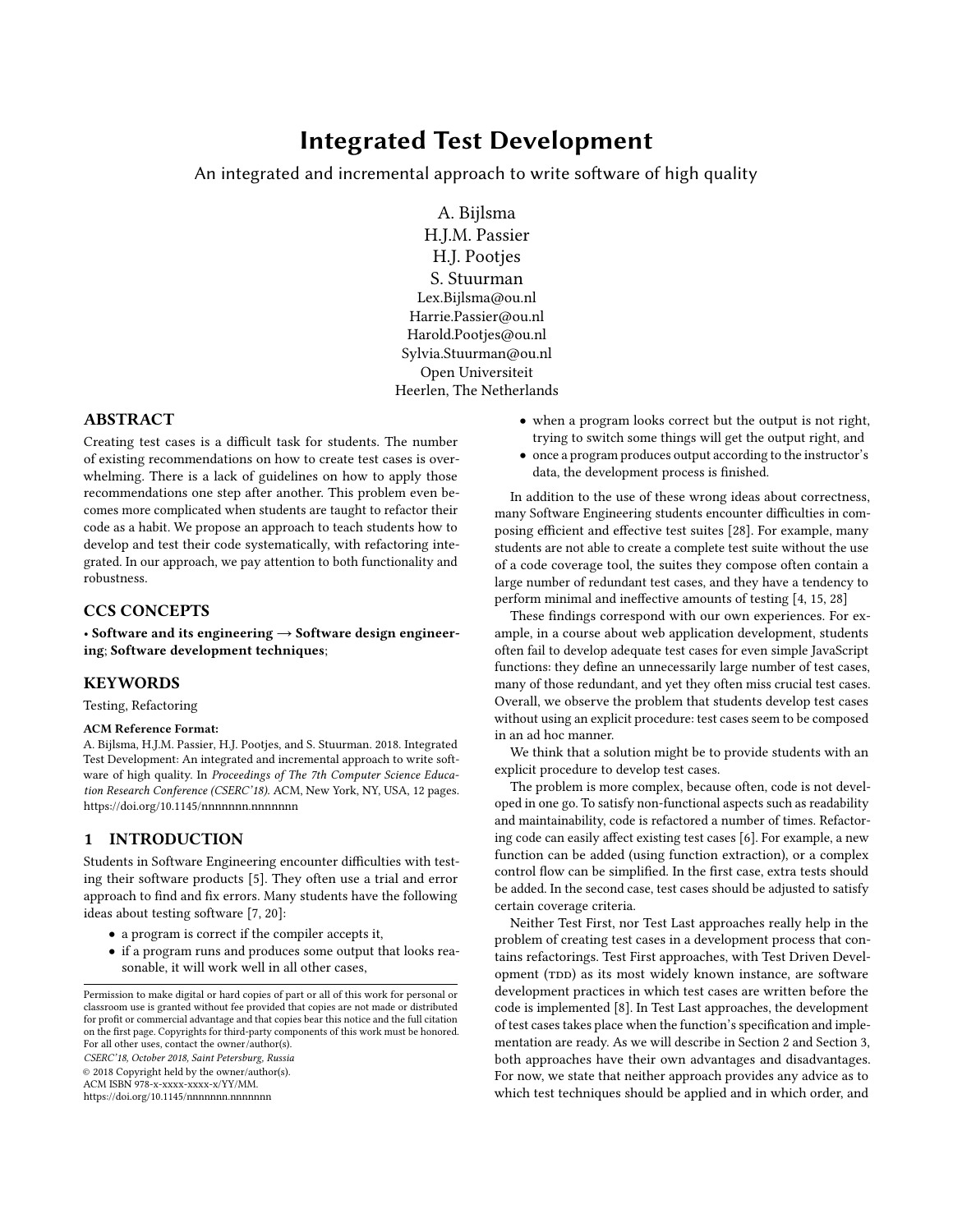neither approach provides guidelines on how to handle the problem of testing after a refactoring.

To summarize, the problem we see in teaching students how to test, is a lack of explicit, step by step guidelines on how to develop test cases, and how to maintain test cases after refactorings.

The importance of high quality software needs no argument. It is our duty as lecturers to teach students the importance of producing software of high quality. Systematic testing and refactoring are important techniques to achieve this goal. To teach systematic testing effectively, the following three conditions should be satisfied:

- (1) Testing is a recurring activity throughout the whole Software Engineering curriculum and is certainly not a distinct or even a single topic [\[5\]](#page-11-0).
- (2) Testing should not be an activity on its own, but should be integrated in an approach to write software of high quality. We will elaborate on this condition in Sections [3](#page-3-0) and [4.](#page-4-0)
- (3) Testing is a complex activity and as such should be supported by some procedural guidance [\[19,](#page-11-7) [30,](#page-12-2) [31\]](#page-12-3).

In this report paper, we focus on conditions two and three, i.e. we will develop an integrated procedure to develop and test software systematically. The unit that we focus on, is the unit of a function. As far as we know, such an integrated procedure is lacking. With a procedure, we mean a step-by-step recipe as for example used by Felleisen et al. [\[11\]](#page-11-8).

Terminology. We use the terms Test suite and Test case as follows: A Test case is a set of test inputs and expected results to test a particular execution path. Because we focus on function development, the case is a single function. A Test suite is a set of related test cases. A suite may contain initialization and cleanup actions specific to the test cases included.

Contributions. We have two contributions. First, we describe an incremental and integrated procedure to develop and test code of high quality. The procedure is independent of the programming language or paradigm, with the restriction that we rely on strongly typed languages to prevent having to check whether every input variable conforms to the type that we specify. This contribution is not about approaches, techniques or methods for the development of test cases only. Our contribution is a procedure defining which tests should be created, and in which order, in relation to an iterative and incremental development process.

Secondly, we argue why the procedure developed consists of the right steps in the right order.

Structure of the paper. We describe related work in Section [2.](#page-2-0) In Section [3,](#page-3-0) we describe the three well known characteristics of tests that we focus on in our procedure, namely: 1) the level of testing (for example an application or a function), 2) the main approaches (specification based or implementation based testing), and 3) the aspect a test case focuses on (in our approach, core functionality and robustness). In Section [4,](#page-4-0) we define an ordering on these test activities and aspects described in Section [3.](#page-3-0) Based on these findings, we describe the procedure in detail in Section [5.](#page-5-0) In Section [6,](#page-7-0) we illustrate the detailed procedure at work based on the well known Triangle problem (see for example [\[18\]](#page-11-9)). In our examples, we use TypeScript. Finally, we draw our conclusions and describe future work in Section [7.](#page-11-10)

## <span id="page-2-0"></span>2 RELATED WORK

There are many books about testing. For example, in Pragmatic Unit Testing in Java with JUnit [\[17\]](#page-11-11), attention is paid to structuring a unit test in pre-test, test and post-test activities, using the various JUnit syntax constructs, to test, for example, error conditions resulting in an exception. In addition, a number of guidelines are mentioned that might be important to compose a test case, for example, checking boundary conditions, checking inverse relationships, and forcing error conditions.

Another example of a book about testing is Software Testing: A Craftsman's Approach [\[18\]](#page-11-9), describing a number of main test techniques for unit testing, for example, Boundary Value Testing, Equivalence Class Testing, and Decision Table-Based Testing. Each of these main techniques contain several special techniques, for example, Boundary Value Testing comprises Normal boundary value testing, Robust boundary value testing, Worst case boundary value testing, and Robust worst-case boundary value testing. Each of these main techniques is provided with some guidelines. These guidelines are merely points of attention, as opposed to describing, for example, which techniques should be used in which order.

As far as we know, literature about procedural guidance for test development does not exist, especially not for test development as an integrated part of incremental and iterative software development approaches. What is missing, is a higher level of procedural guidance, i.e. an ordering on all these guidelines, especially in relation to the incremental and iterative development approaches.

#### 2.1 Procedural guidance for testing

Punnekkat et al. mention that work on improving the test design phase is new [\[27\]](#page-12-4).

A roadmap of relevant challenges to be addressed [\[2\]](#page-11-12) mentions that one of the challenges is the fact that so many test methods and criteria exist that the capability to make a justified choice, or rather to understand how they can be most efficiently combined, becomes a real challenge.

It is now generally agreed that it is more effective to use a combination of techniques, rather than applying only one, even if judged the most powerful, because each technique may target different types of faults, and will suffer from a saturation effect.

A suggestion for the test process is to use testing patterns [\[2\]](#page-11-12). Research should strive to produce effective solutions that are easily integrated into development and do not require deep technical expertise.

#### 2.2 Testing in education

An experiment with students to evaluate the possible impact of knowledge about software testing on the production of reliable code, shows that such knowledge can improve code reliability in terms of correctness in as much as 20% [\[23\]](#page-12-5). However, it was also found that instructors that teach introductory programming courses lack proper testing knowledge.

Even the book How to Design Programs [\[11\]](#page-11-8), describing procedural guidance to develop functions systematically, does not pay much attention to how to use all the different types of tests and how they fit into the steps as part of the procedure.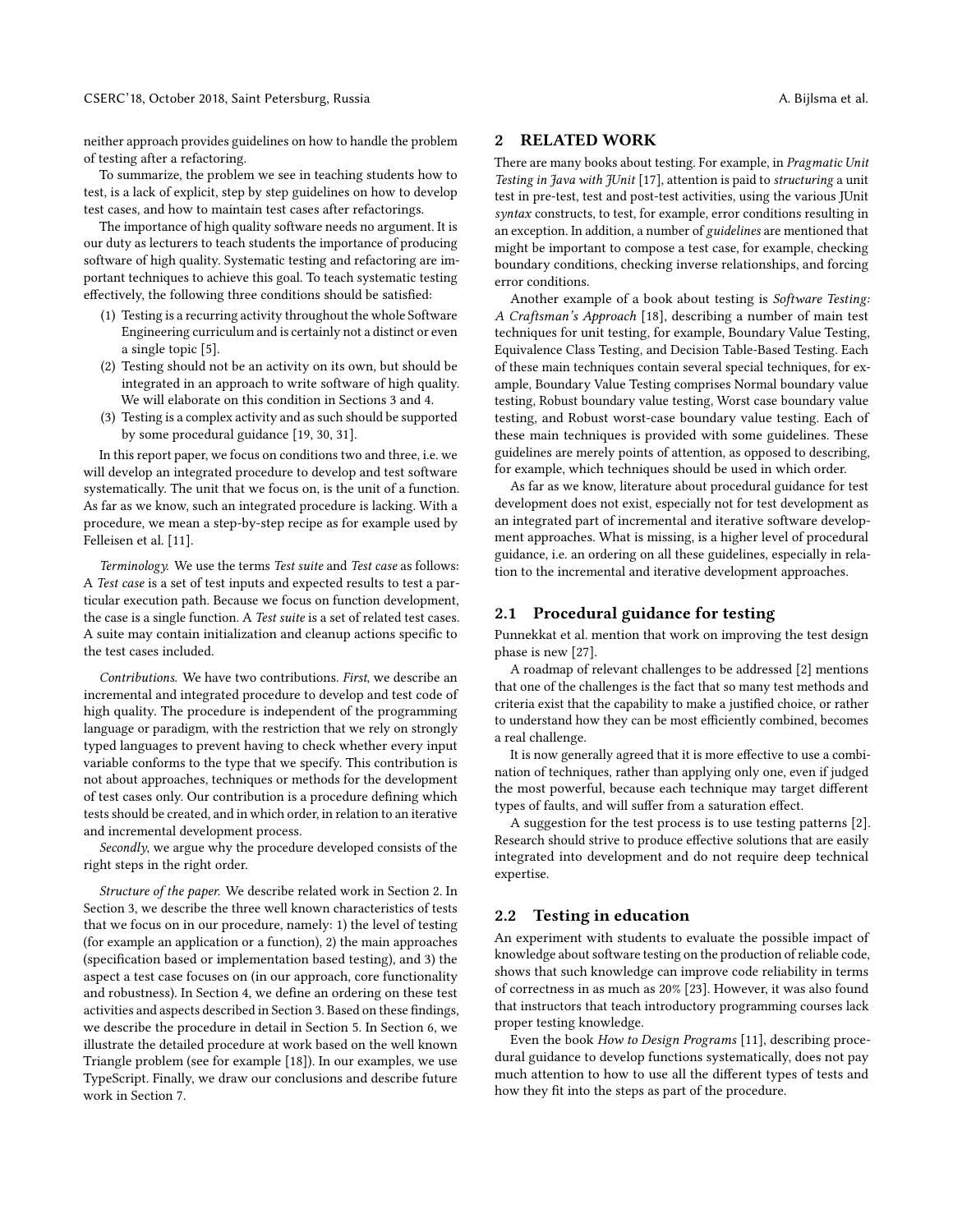## <span id="page-3-1"></span>2.3 Test First, and Test Late approaches

Test First approaches, with TDD as its most widely known instance, are software development practices in which test cases are written before the code is developed [\[1,](#page-11-13) [8,](#page-11-6) [13\]](#page-11-14). In a first step, the interface of, for instance, a function, is specified. After that, a test comprising a number of test cases is developed, to verify the function's behavior. These test cases are considered as a specification of the function to be developed. Finally, the body of the function is completed throughout an iterative process, consisting of the activities coding, refactoring and testing, until all test cases succeed.

In Test Last approaches, testing is done after coding. In these approaches, the development of test cases takes place when the function's specification and implementation are ready.

Both approaches have their own advantages and disadvantages. An extensive comparison of the two approaches [\[13\]](#page-11-14) suggests that the main advantage of the Test First methodology lies in the fact that it encourages developers to consistently take fine-grained refactoring steps. Another advantage is that this approach forces the programmer to specify the unit's desired behavior in the form of test cases in advance. On the other hand, Scanniello et al. [\[29\]](#page-12-6) found that applying the Test First approach TDD often leads to low quality code, i.e. the process encourages developers to write quickand-dirty code to make the tests pass. Subsequent improvement of the code's quality by refactoring is often ignored, resulting in bad quality code.

Test Last approaches on the other hand, enables one to take the code structure into account, thus ensuring that test cases cover all execution paths and focus on loci where trouble may occur. This is often called 'White Box Testing', as opposed to 'Black Box Testing' that uses only the specification (we will use the terms implementation based testing and specification based testing in this paper). Also, observe that in a modern iterative development process, where both implementation and specification refinement proceed iteratively, practically all testing takes place when some features have already been implemented and other features are yet to be realized. Obviously, this tends to blur the distinction between early and late testing.

The Test First as well as the Test Last approach do not provide any advice as to which tests should be applied and in which order. Logically, Test First approaches start with some specification based based tests, but at some time, certain implementation based tests should be added too!

#### 2.4 Related issues

Several papers, e.g. the one by Falessi and Kruchten [\[9\]](#page-11-15), discuss the concept of technical debt. This is defined [\[24\]](#page-12-7) as 'a design or construction approach that's expedient in the short term but that creates a technical context in which the same work will cost more to do later than it would cost to do now (including increased cost over time)'. In terms of testing, this means that any additions or modifications made during iterative program development, must be reflected in the test suite, either by adding new tests or by relocating existing ones. Parodi, Matalonga, Macchi and Solari [\[26\]](#page-12-8) did an experiment with undergraduate students, expecting to find that applying TDD would have less Technical Debt than those developed with Test Last and ad hoc programming. However, the test results dit not produce any evidence to confirm this.

Punnekkat et al. [\[27\]](#page-12-4) developed an analysis method based on identifying mistakes made during test case design, resulting in a categorization of mistakes and a meta-method to improve the effectiveness of test case construction. They describe some problems we think are addressed by our approach. First, they mention that a known source of problems is formed by boundaries. Boundaries should always be tested, but are often missed in practice.

Secondly, they observed that students find it easier, in general, to define valid input than to define invalid input, and as such use mostly obvious test cases, and often do not vary in inputs, resulting in low coverage and less robust systems.

## <span id="page-3-0"></span>3 ACTIVITIES AND ASPECTS OF TESTING

There are many different kinds of tests. These tests can be categorized in several ways. Two main categories can be distinguished: testing by experimenting with the code behavior and analyzing the implementation and/or the related design products [\[14\]](#page-11-16). In our approach, we mainly focus on the first category, testing by experimentation, also called dynamic testing. The second category, analyzing, encloses methods as, for example, code walk-throughs, code inspections and correctness proofs, which are out of scope in this report, although, we use code inspection in our procedure.

We distinguish three characteristics of dynamic tests [\[14,](#page-11-16) [18\]](#page-11-9): 1) the level of testing, 2) the approaches for testing, and 3) the aspect a test case focuses on. In the next section, we define an ordering on these approaches and aspects.

## 3.1 Test level

The first characteristic we consider is the level a test is applied on. Do we apply a test on a single software component or do we test a complete system consisting of several software components? In test literature, a component is often called a unit [\[3\]](#page-11-17). Testing a single software component is then called unit testing. A unit can be, for example, a function, a method, a class, a module, or even a subsystem [\[3\]](#page-11-17). The other level of testing, system testing, focuses on complete systems consisting of a number of components. In our approach, we focus on unit testing, where a unit is considered to be a function or a method.

#### 3.2 Test approaches

There are two main approaches to test a unit: specification based ('black box') testing and implementation-based ('white-box') testing [\[14\]](#page-11-16).

Specification based testing means testing a piece of software without any knowledge of its implementation. Test cases are developed and their results evaluated solely on the basis of the specifications of the unit under test, i.e. what the piece of program is intended to do. Specification based is also called functional testing. Techniques to use for specification based tests are boundary value testing, decision-table-based testing, equivalence classes testing, and the cause-effect-graph technique [\[14,](#page-11-16) [18\]](#page-11-9).

Implementation based testing on the other hand, uses information about implementation details, for example, the condition part of an if-then-else statement. Implementation based testing is also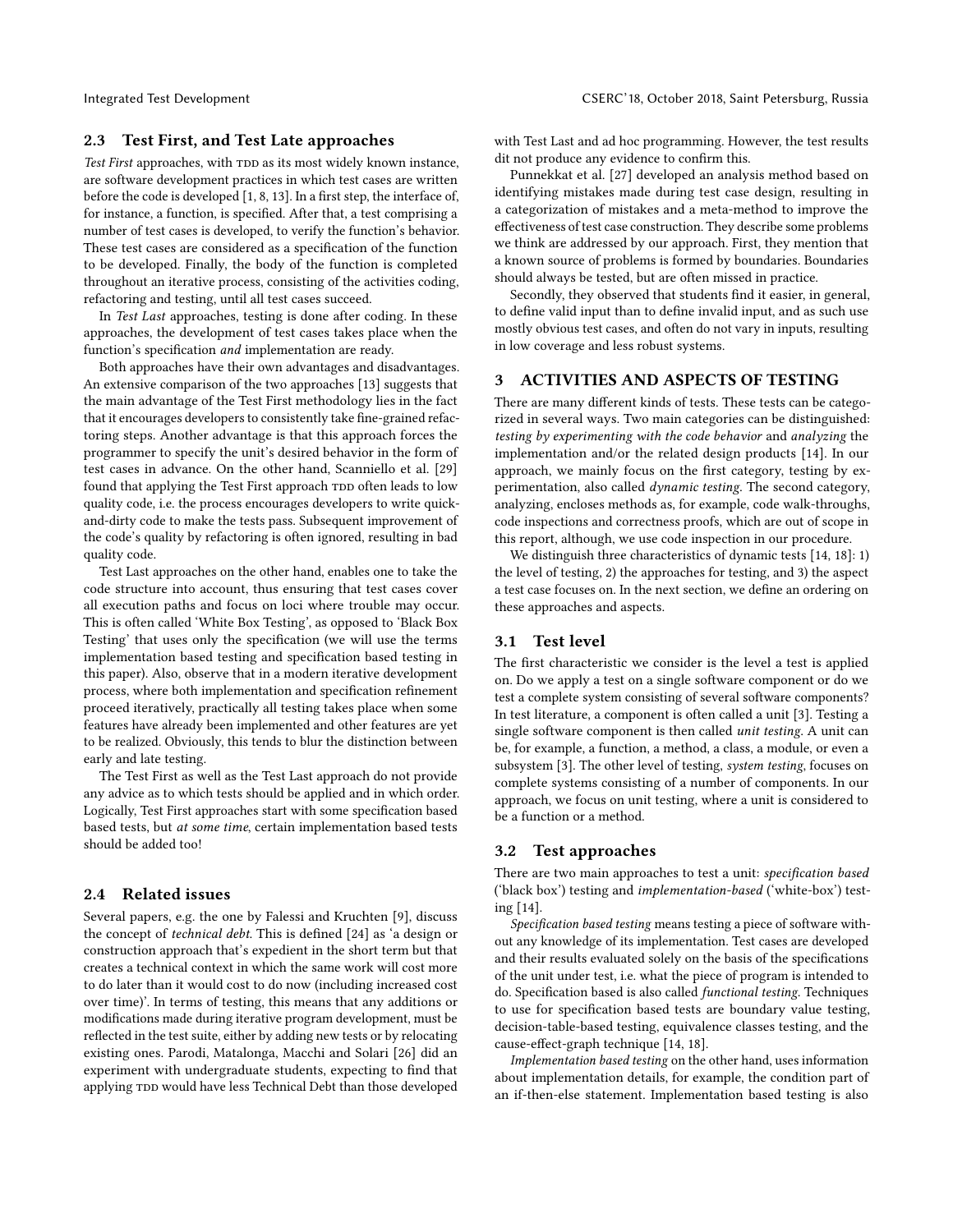called structural testing; the program's structure is used explicitly to derive tests. Implementation based tests can be classified according to certain coverage criteria, as, for example, in increasing finesse, the statement coverage criterion, the edge coverage criterion, the condition coverage criterion, and the path coverage criterion [\[14\]](#page-11-16).

Having several coverage criteria raises the question 'What coverage criterion should be used?'. In general, there are no rules for determining 'the right' coverage criterion. As stated above, the condition coverage criterion is stronger than the statement coverage criterion, but it is known that satisfying the condition coverage criterion does not guarantee that all faults are detected [\[16\]](#page-11-18). The general advice is to combine several coverage criteria together and to use them in a practical way to find the critical parts in the code.

Tools can help to measure how thoroughly software is tested. A number of tools to measure coverage criteria exist; some of them have unique features tailored to a certain application domain [\[32\]](#page-12-9).

When compared to the 'Test First' and 'Test Late' approaches that we discussed in Section [2.3,](#page-3-1) we notice that in the 'Test First' approach, the tests are considered to function as the specification, while specification based tests assume the existence of an explicit specification. 'Test Late' approaches may use both specification based tests and implementation based tests.

#### 3.3 The aspects a test case focuses on

An important quality of a test or test case is that it only tests one thing, or one aspect, at a time [\[17\]](#page-11-11). Our approach addresses the aspects core functionality and robustness of a unit. Other aspects are, for example, performance, security, profiling and logging. We suppose that our approach also works for those aspects, but we do not cover them in this paper.

3.3.1 Testing core functionality. The first aspect we focus on is the correctness of the core functionality of a function. We specify core functionality as a precondition-postcondition pair, where the precondition specifies input values such that the function's body reaches the post condition, without a need for testing on unexpected input values. Such a precondition is called strong. Thus, testing of core functionality means taking input values such that the strong precondition is satisfied.

The term core functionality bears comparison with the term main success scenario as is used in use case modeling, part of the UML language [\[21\]](#page-12-10). A main success scenario is described as a typical unconditional happy path scenario of success. A difference, however, is that our concept of core functionality concerns one unit of software, i.e. a function or a method yielding a result value, whereas a use case concerns usually a number of sequences of function calls that a system as a whole performs yielding a result of value to an actor.

3.3.2 Testing robustness. The second aspect we focus on is robustness. Robustness is about how well software reacts in abnormal conditions [\[25\]](#page-12-11). Leino [\[22\]](#page-12-12) advocates that every program should have two specifications, one for the case where it ends normally and another one for the case where something goes wrong. Here, we distinguish between problematic input values as well as internal errors.

A problematic input value is a value that causes a processing error while it is executed by the implementation without taking special measures. Robustness regarding problematic input values is reached by weakening the precondition, in an extreme as making the precondition true. As a consequence, the function's arguments must be tested on suitability, and, in case of an unsuitable value, a special action must be taken, for example, throwing an exception. Generally, by weakening a precondition one has to consider what to do with problematic input values leading to a non success scenario. Possibilities are, for example, to throw an exception or to return a special value such as -1. Considerations depend on, for example, the required functionality of the function, the context in which the function is called, and the required efficiency of the function [\[22\]](#page-12-12).

Weakening the precondition means adapting the specification and changing the implementation. As a consequence, the specification based tests and the implementation based tests must be adjusted.

Robustness regarding internal errors concerns implementation related errors, for example possible overflow occurrences or read actions of a file that does not exist. These type of errors can be diagnosed by inspection of the implementation, i.e. code inspections [\[14\]](#page-11-16). The results of these diagnoses result in code adaptions, as for example an extra exception, and should be incorporated in the implementation based tests too.

## <span id="page-4-0"></span>4 ORDERING THE ACTIVITIES AND ASPECTS

In this section, we discuss 'When to test what?', i.e. we define a logical order on the activities and aspects described in the previous section. This ordering forms the basis for the step by step procedure that we describe in the next section.

Core functionality. We start with the aspect core functionality. Testing the core functionality of a function implies specification based as well as implementation based testing. A specification based test (sbt) is based on the specification that specifies the core functionality. An implementation based test (ibt) is based on the implementation that realises the specified core functionality. The implementation (impl) is based on the specification too. As such, an implementation based test is supplementary to a specification based test. Figure [1](#page-5-1) shows these based-on relations, i.e. the meaning of each arrow is 'provides the information needed to compose'.

To be able to specify the function's signature, precondition and result (spec), we need to analyze what the function should do in terms of inputs, processing and output (ana). Analyzing and specifying are important activities, because undetected faults have mostly to do with incomplete specifications and missing logic [\[16\]](#page-11-18) and leaving out specifications often leads to low quality code [\[29\]](#page-12-6).

Notice that Figure [1](#page-5-1) shows only the information needed to develop specification based and implementation based tests. The figure says nothing about other activities, for instance, running the tests, or what to do in cases of test failures, i.e. removing errors, or even improving the analysis, specification, implementation and test cases. These topics will be included in Section [5.](#page-5-0) The dotted arrow on the right symbolizes these other activities.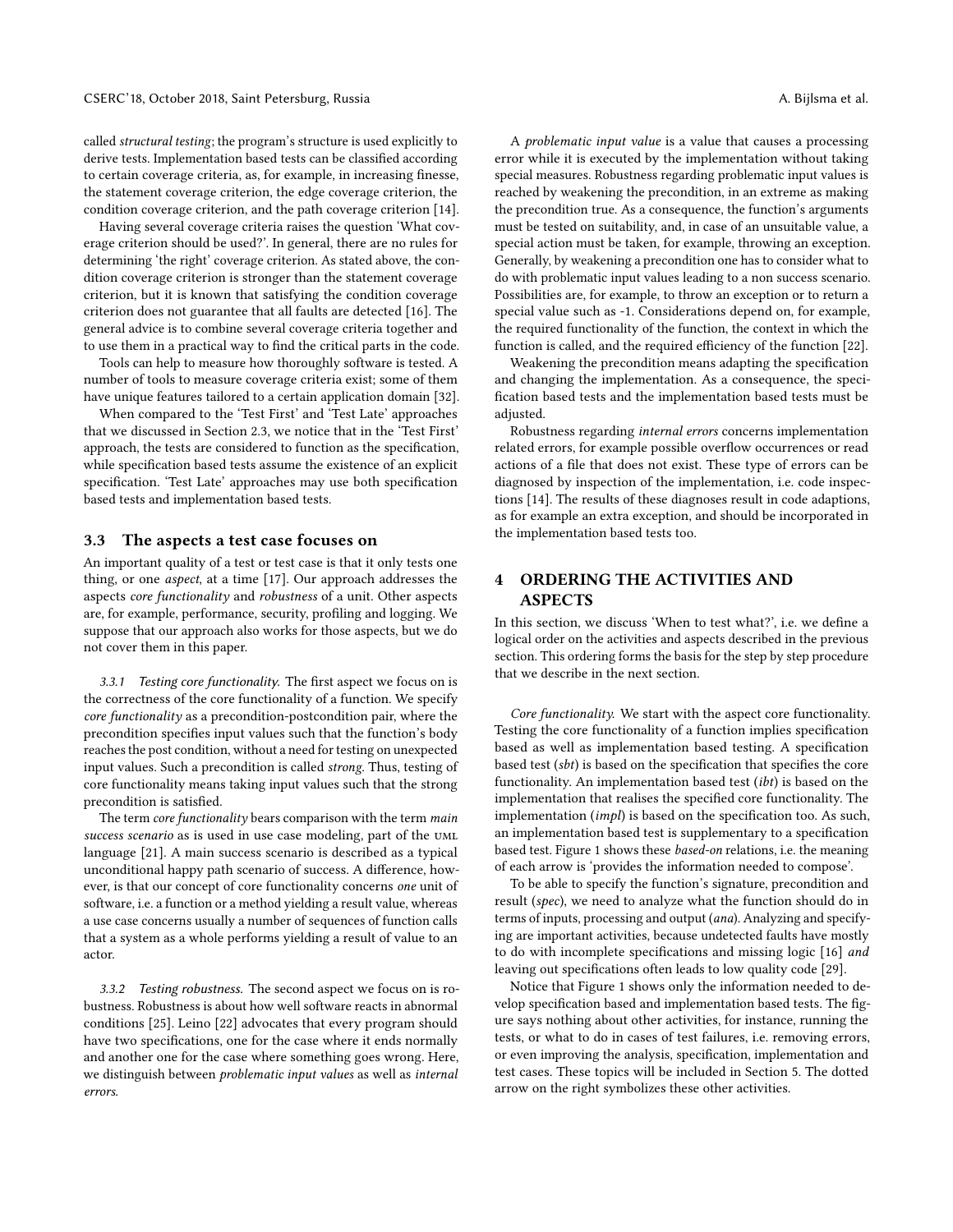<span id="page-5-1"></span>

Figure 1: The information needed to test the aspect Core functionality

Robustness. The aspect robustness assumes a specified core functionality. As we have seen in the previous section, making a function robust means: 1) weakening the core function's precondition, and 2) extending the function's body with code to test the arguments on suitability and, if necessary, to perform special actions in cases unsuitable values are provided. This means that the function's specification and implementation both change. As a consequence, the specification based tests and the implementation based tests must be adjusted.

Again, to be able to specify the new precondition and signature (spec), we need to analyze to which extent the precondition should be weakened and what to do in cases of unsuitable parameter values, for example, throwing an exception (ana). The specification based test (sbt) as well as the implementation (impl), both based on the changed specification, should be be adapted. An implementation based test (ibt), based on the implementation, should be adapted too.

General ordening. We can see that the activity diagram of Figure [1](#page-5-1) is applicable to the aspect core functionality as well as to the aspect robustness. Figure [2](#page-5-2) shows that the diagram is, as we assume, applicable to the other aspects mentioned in the introduction of this section, for example, performance and security: for each aspect, the specification so far is extended, based on an analysis resulting in an extension of the specification based test as well as extensions in the implementation and accompanying implementation based test.

<span id="page-5-2"></span>

Figure 2: The general information model to test an aspect

In Figure [3,](#page-5-3) one sees the general procedure for integrated test development. The implementation is adjusted until both the specification based tests and the implementation based tests no longer give any errors. It then may be refactored to enhance the quality of the code. Refactoring may have implications for the implementation based tests, and even for the specification, and specification based tests. Then, the cycle can be instantiated for another aspect. In the next Section, we will explain this procedure in detail.

<span id="page-5-3"></span>

Figure 3: General procedure for integrated test development

#### <span id="page-5-0"></span>5 THE PROCEDURE

The purpose of this paper may be expressed as the ambition to extend Felleisen's method [\[11\]](#page-11-8) with a step-by-step recipe for setting up unit tests. Therefore, we take the design recipe of Felleisen as a starting point:

- Step 1. Write as documentation the main purpose of the function, the signature of the function (the function's name, the parameter's names and their types, and the function's return type).
- Step 2. Create test cases for the function.
- Step 3. Write the body of the function.
- Step 4. Test the function using the test cases.
- Step 5. If needed, refactor the function's body to improve the implementation on for example readability and run the test cases again.

This recipe has no explicit steps for testing other than to create test cases and to test the function using the test cases. In this paper, we exend this method with a step-by-step recipe for setting up unit tests, enclosing the effective techniques of specification based testing, implementation based testing, code inspection and refactoring [\[10\]](#page-11-19). In addition to attention to core functionality, we strive for robustness.

As is substantiated in the previous section, drawing up a unit test according to our approach assumes a specification (to compose the specification based test) as well as an implementation (to compose the implementation based test). Furthermore, the specification, the specification based tests, the implementation and the implementation based tests are developed in an iterative and incremental way: aspect after aspect is analyzed, specified, implemented and tested.

Refactoring. After an aspect has been implemented and tested, an obvious additional step is to refactor the code that has been produced so far, that is, to optimize its structure (for example, to improve readability and/or extensibility) without changing the code's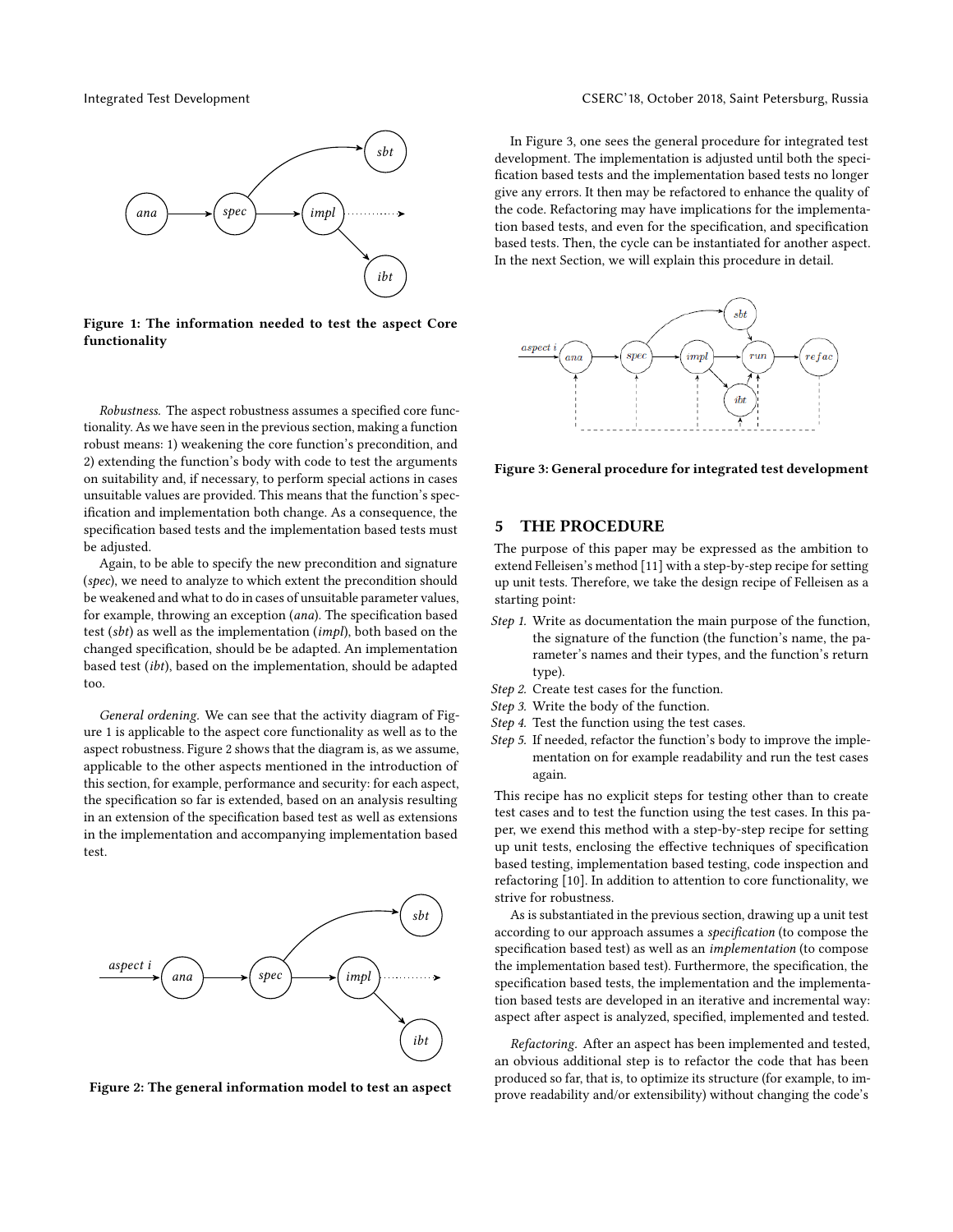external behavior [\[12\]](#page-11-20). Refactoring is an integral part of most iterative and incremental software development approaches [\[21\]](#page-12-10).

After refactoring, the optimized code can be tested using the same specification based test. If, through refactoring, the structure of the code has been changed, the implementation based test should be examined and adapted. Furthermore, there could be several reasons to optimize the specification, or even to perform some extra analysis, as the dashed arrows in Figure [3](#page-5-3) indicate.

In the next two subsections, we instantiate the general procedure for integrated test development for the aspects core functionality and robustness.

Limitations. In our approach, we rrequire functions to be pure functions, i.e. functions with the property that the output is solely dependent on the input values. These functions are deterministic, that is, with the same input they always return the same output.

#### 5.1 The step-by-step guidelines

5.1.1 Aspect: Core functionality. During the first iteration, we focus on the aspect core functionality.

Analyze Analyze the problem and determine the function's signature, including the function's name, the types of the input parameters and the output type. As a guideline, keep in mind that a function should have one single goal. If necessary, design special composite types for the input parameters and the function's result value. Think about a precondition and the result of the function. During this step, the precondition can be as strong as possible, so you can focus on the core functionality of the algorithm without concerning, for example, robustness issues. At this stage, the specification can be written in a natural language or in a more formal language.

Products: 1) a description of the function's goal, 2) the function's signature including the function's name, parameters' names and types, and the output type, and 3) the function's precondition.

Specify Write the results of the analysis step into a specification in a more formal language (in our case JSDoc comment notation), consisting of the function's name, description, parameter names and types, precondition and the result type. The *jspoc* tags to use are:

**@function** to give the function's name,

**@description** to describe the goal of the function,

- **@param** to describe the function's arguments in terms of names and types,
- **@precondition** a predicate on the argument values that must be statisfied<sup>[1](#page-6-0)</sup>,

**@returns** to describe the function's return value.

Notice how the analysis products are mapped to the jsdoc tags as follows: 1) the function's description is used to define the description tag, 2) the function's signature is used to define the function tag, the param tag as well as the return tag, and 3) Vervangen door: When working on the core functionality, one chooses a strong precondition.

Students may, thus, analyze the problem using natural language, and are forced to formalize their analysis in the specification step (in particular with regard to the precondition and the specification of the

@returns). Finally, implement the function as a stub.

Products: 1) a specification in JSDoc comment notation, and 2) the function implemented as a stub.

Define specification based tests Write examples of function calls with the expected output, based on the problem analysis and the function's signature, preferably in the form of a table. Consider which techniques to use, for example, boundary value testing. Write the specification based tests taking the preconditions into account. Run the tests, which should fail because of the stub, in order to check whether the test suite functions well.

Product: Specification based tests.

Implement Design the function's body, possibly first in pseudocode, and implement the function's body. The results of the previous step, the examples of function calls with expected output, will probably help in writing the algorithm. As soon as the function's body is finished, run the specification based tests. If a test fails, improve the code so that the tests succeed.

Product: A running implementation of the function according to the functional specification.

Define implementation based tests Now we have the implementation at our disposal, we are able to design and implement implementation based tests. Think about the coverage criteria that are valuable. Also, think about how to test whether the arguments that are used in function calls to other functions, satisfy the precondition of those functions. Remember that implementation based testing can lead to extra partitions of the input domain, based on the code's structure. Finally, run the implementation based tests. Again, if a test fails, improve the code so that the specification based as well as the implementation based tests succeed.

Products: 1) implementation based tests, and 2) a running implementation of the function according to the functional specification.

Refactor Often, the implementation can be improved by refactoring, for example, by removing redundant code through an additional function, or by simplifying a complex control structure. In case of refactoring, the specification based test remains applicable. The implementation based tests, however, should often be adapted. When a new function is added, the procedure is followed again for that function.

Products: 1) a refactored implementation, 2) if needed, an adapted implementation based test, and 3) a running implementation of the function according to the functional specification.

The function so far has core functionality but is, probably, not yet robust.

5.1.2 Aspect: robustness. In the second iteration, we focus on the aspect robustness.

Analyze Consider to weaken the precondition. Retain the original postcondition in case the original precondition holds

<span id="page-6-0"></span> $^{\rm 1}$  Actually, the precondition tag is not an existing Js<br>poc tag, but can be defined as a custom tag.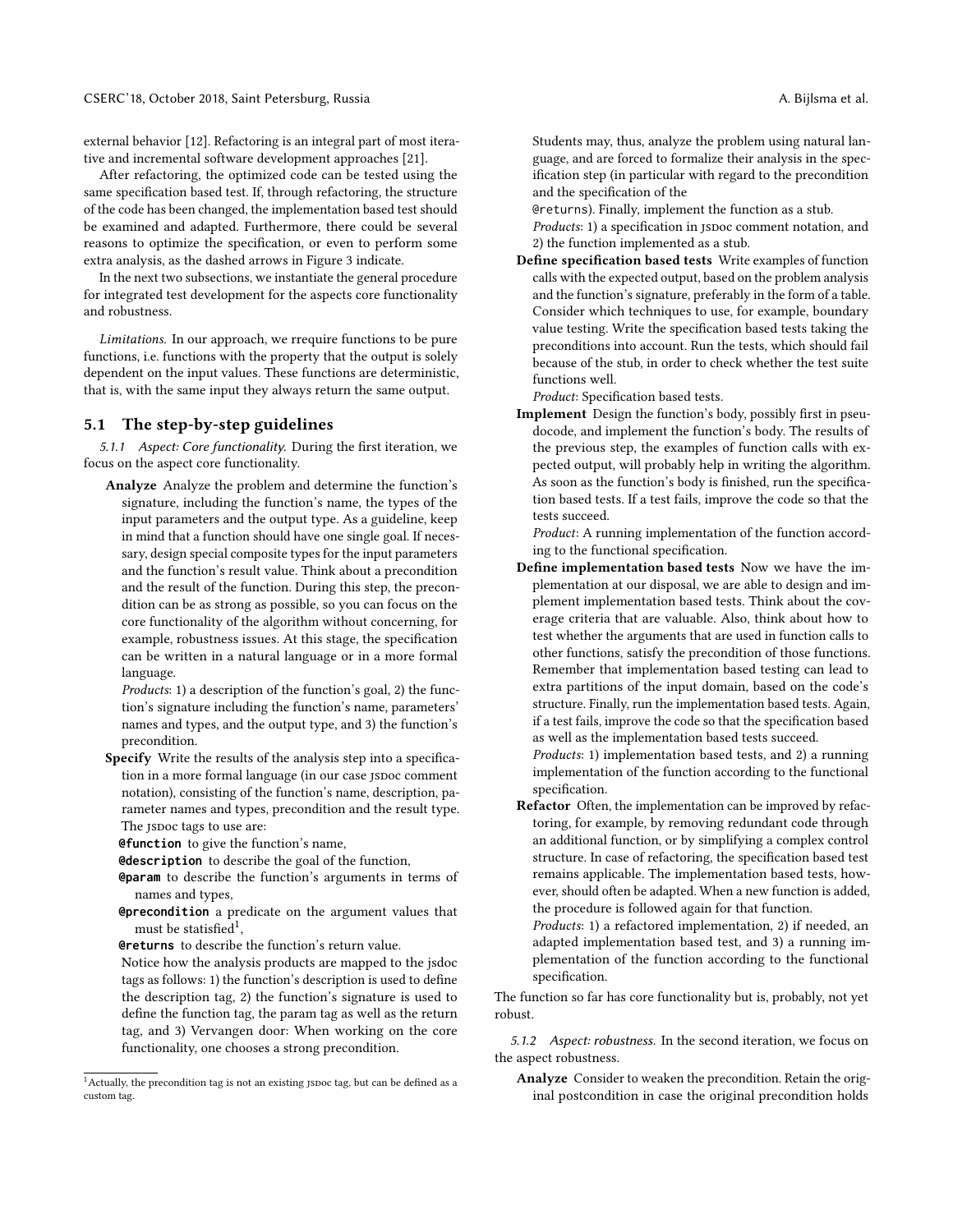Integrated Test Development CSERC'18, October 2018, Saint Petersburg, Russia

(so that the contract is not broken), but add clauses to specify other cases. This depends on, for example, the context in which the function will be used. Think about the result value of the function when a problematic input value occurs, for example, a special value such as minus one. When the function should throw an exception, the function's signature should be extended. If a special value should be returned in some cases (sich as −1), the postcondition should be adapted as well. Furthermore, the precondition and the result should be adapted according to the analysis results.

Products: Possible adjusted 1) function's signature, i.e. the parameters' types changed, the exceptions that can be thrown, and the changed result type, and 2) function's precondition and postcondition (in such a way that the original contract is not broken).

Specify If the precondition is weakened, the specification in jsdoc should be adapted. In case of an exception, the tag @throws should be used.

Products: 1) adjusted JSDoc specifications, and 2) adjusted stub.

Define specification based tests When the precondition is weakened, the specification based tests should be extended. That is, input values from additional partitions containing problematic values should be considered, resulting in additional specification based tests. These tests should take into account the special return values, for example, minus one or a thrown exception. Run the tests, which should generally fail because of the missing implementation parts, in order to check whether the test suite functions well.

Product: extended specification based tests.

Implement First, design and implement additional code that tests on possible problematic input. This code often comprises some control flow, testing the input values on suitability. When the input values are suitable, the core functionality can be performed. When the input values are problematic, a special value can be returned or an exception thrown, according to the specification. The additional code, testing on possible problematic input, wraps the existing non-robust version using the following pattern:

```
function robustX (parameters) {
  if (!isOK(parameters) {
    throw new RangeError (" Arguments not ok") ;
  }
  return x( parameters ) ;
}
```
As soon as the function's body is extended, run the specification based tests. If a test fails, improve the code so that the specification based tests succeed. Furthermore, search the entire implementation for implementation related errors, for example, possible overflow occurrences. If there is an implementation related error, take the measures needed. If, for example, an additional exception should be thrown, the specification, as well as the specification based tests should be tailored.

Product: a running robust implementation of the function according to the functional specification.

Define implementation based tests The tests should be extended with respect to the added control flow. Run the implementation based tests. If the test fails, improve the code so that the specification based as well as the implementation based tests succeed.

Products: 1) implementation based tests, and 2) a running implementation of the function according to the functional specification.

Refactor Finally, if possible, improve the implementation by refactoring. The specification based tests remain applicable. The implementation based tests, however, should often be adapted.

Products: 1) a refactored implementation, 2) if needed, an adapted implementation based test, and 3) a running implementation of the function according to the functional specification.

Note that in this step we do much more than testing; indeed, the approach shows how testing is interleaved with other development activities.

## <span id="page-7-0"></span>6 THE PROCEDURE APPLIED

#### 6.1 The Triangle problem

We use the Triangle problem (see, for example, [\[18\]](#page-11-9)) to show the use of the procedure.

Input. The triangle program has three positive numbers  $a, b$ , and c as input, representing the length of three line segments.

Output. In a first version, the program has to indicate whether or not these three line segments form a triangle. In a second version, the program should also indicate the type of the triangle, for example, Equilateral, Isosceles, or Scalene. When the three numbers do not form an triangle, the output should be 'No triangle'. Additionally, we require  $a$ ,  $b$ , and  $c$  positive integers, that are less than 200.

The first version is an application of the 'divide et impera' strategy, i.e. first solve a simpler version of the problem and rely on this solution to find the solution for the more complex problem.

In the next subsections, we will follow our procedure and explain each step.

#### 6.2 Aspect core functionality, output boolean

Analyze The problem description gives us the precondition that all three numbers are greater than 0 and smaller than 200. We have chosen isTri as name for the function, which will have three arguments of type number. For a proper triangle, the sum of every two sides must be greater than the third side.

Goal: Do three line segments form a triangle? Signature: isTri(a: integer, b: integer, c: integer): boolean Precondition:  $0 < a < 200$ ,  $0 < b < 200$ ,  $0 < c < 200$ Returns true if  $(a + b > c) \wedge (b + c > a) \wedge (c + a > b)$ 

Specify Based on the analysis, we can write the specification. Furthermore, we can implement the function as a stub. The specification in JSDoc notation is as follows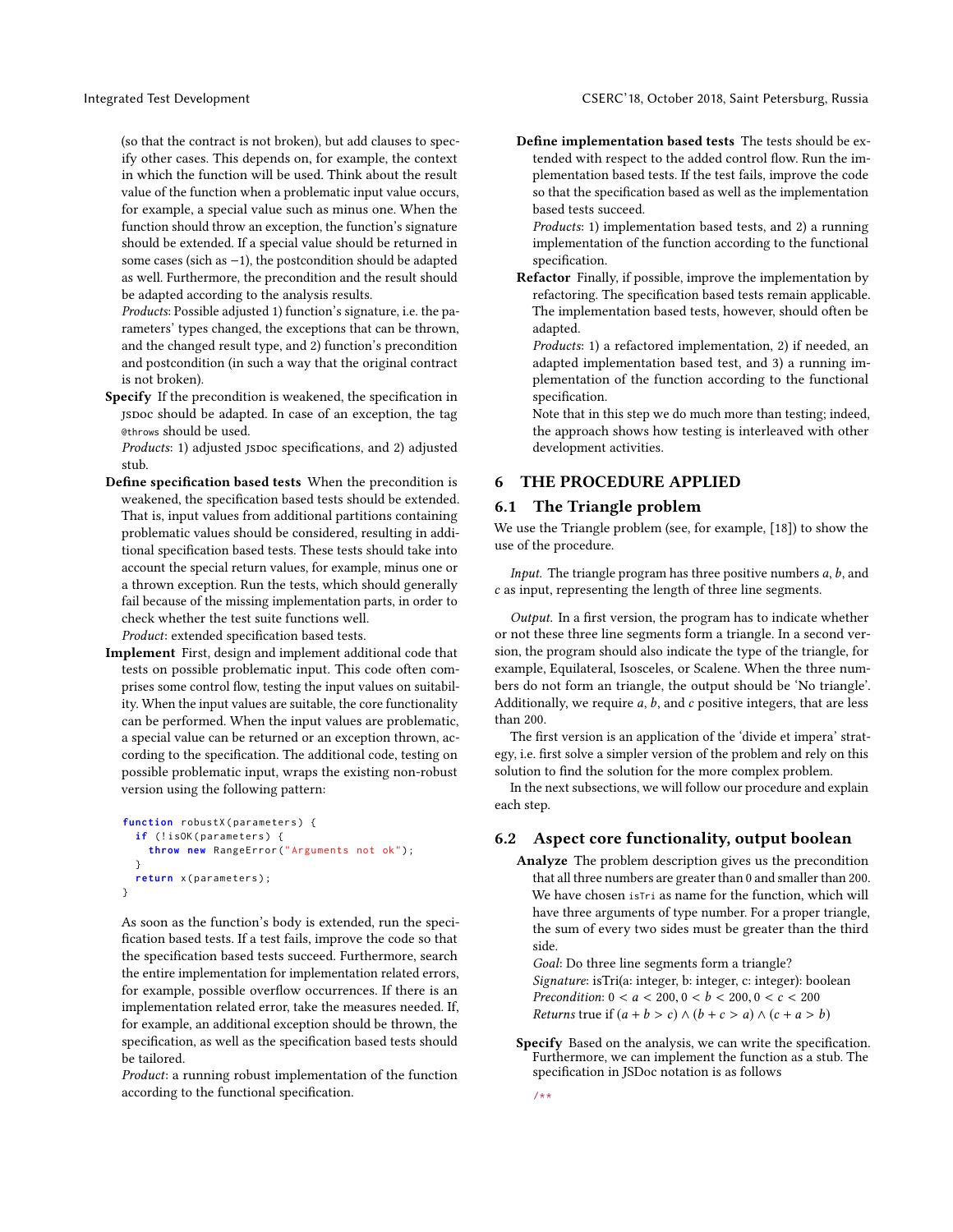CSERC'18, October 2018, Saint Petersburg, Russia A. Bijlsma et al.

```
* @function isTri
 * @description Do a, b and c form a triangle ?
 * @param a integer : the length of side a
 * @param b integer : the length of side b
 * @param c integer : the length of side c
 * @precondition 0 < a < 200,
               0 < b < 200,
                0 < c < 200* @returns true if (a + b > c) and
                    (b + c > a) and
                    (c + a > b),
                otherwise false
 */
export function isTri (a: number ,
                     b: number ,
                     c: number ) : boolean {
    return false ;
}
```
Notice that in this stage, the precondition is as strong as possible, so we can focus on the core functionality of the algorithm only.

Define specification based tests Based on the way we formulated what should be returned, we create seven function calls that either satisfy or dissatisfy these conditions. Three of them test on boundaries. Table [1](#page-8-0) shows the corresponding test cases.

<span id="page-8-0"></span>

|                                        | a  | h  | $\mathcal{C}$ | Expected output                             |  |
|----------------------------------------|----|----|---------------|---------------------------------------------|--|
|                                        | 3  | 4  | 5             | true                                        |  |
| $\overline{2}$                         | 2  | 3  | 10            | false, because $\neg(a + b > c)$            |  |
| 3                                      | 2  | 10 | 3             | false, because $\neg(a + c > b)$            |  |
| 4                                      | 10 | 2  | 3             | false, because $\neg(b + c > a)$            |  |
| 5                                      | 2  | 3  | 5             | false, because $\neg(a + b > c)$ , boundary |  |
| 6                                      | 2  | 5  | 3             | false, because $\neg(a + c > b)$ , boundary |  |
| 7                                      | 5  | 2  | 3             | false, because $\neg(b + c > a)$ , boundary |  |
| Table 1: Test cases for function isTri |    |    |               |                                             |  |

Implement Based on the analysis, it is easy to write the body of function isTri.

```
export function isTri (a: number , \\
                       b: number, \\
                       c: number ) : boolean {
  return a + b > c && a + c > b && b + c > a;
}
```
If we run our tests, all test cases succeed.

Define implementation based tests For the function so far, there are no additional implementation based tests. The specification based tests and implementation based tests have the same classes of the input domain and corresponding boundaries.

Refactor Refactoring is not necessary.

The function so far has core functionality, but is not robust yet. Before making the the function robust, we first apply the procedure to a second version of the Triangle problem, i.e. instead of output bool, the output will have the type of triangle.

#### 6.3 Aspect core functionality, output triangle

Analyze We have to determine the kind of triangle. To do this, we define a result type. We could use a string, but it is better to make use of an enumeration type.

```
enum TriangleType {
     Equilateral ,
     Isosceles ,
     Scalene ,
     NotATriangle
}
```
Table [2](#page-8-1) shows the rules to determine the kind of triangle, when it is certain that we have a triangle). Notice that the order of these rules is of importance.

<span id="page-8-1"></span>

| Nr                                      | Name        | Rule                          |  |  |  |  |
|-----------------------------------------|-------------|-------------------------------|--|--|--|--|
|                                         | Equilateral | $a=b=c$                       |  |  |  |  |
| 2                                       | Isosceles   | $a = b \vee b = c \vee a = c$ |  |  |  |  |
| 3                                       | Scalene     | $a \neq b \neq c$             |  |  |  |  |
| Table 2: Rules for the kind of triangle |             |                               |  |  |  |  |

```
Specify We extend the specification and stubs with the result
   type TriangleType. We rename the function
```

```
/**
 * @function triType
 * @description Which kind of triangle do sides
                a, b and c form?
 * @param a integer : the length of side a
 * @param b integer : the length of side b
 * @param c integer : the length of side c
 * @precondition 0 < a < 200,
                0 < b < 200,
                0 < c < 200* @returns NotATriangle if
                    (a + b \leq c) or
                    (a + c \le b) or
                    (b + c \le a)otherwise :
                Equilateral if a=b=c
                Isosceles if a=b or b=c or a=c
                otherwise Scalene
}
 */
export function triType (a: number , b: number , c:
    number): TriangleType {
 return NotATriangle ;
}
```
- Define specification based tests Based on the test cases from the previous phase and the rules to determine the kind of triangle, we can derive the test cases, see Table [3.](#page-9-0) Notice, that the first six test cases are the same as the test cases two until seven in Table [1.](#page-8-0)
- Implementation To implement this extended version of the algorithm, we use the previous version. In this case, we use function isTri to determine whether a, b and c form a triangle. If so, we can further investigate the kind of triangle. If the input parameters do not form a triangle, the value NotATriangle is returned.

```
export function triType (a: number ,
       b: number ,
```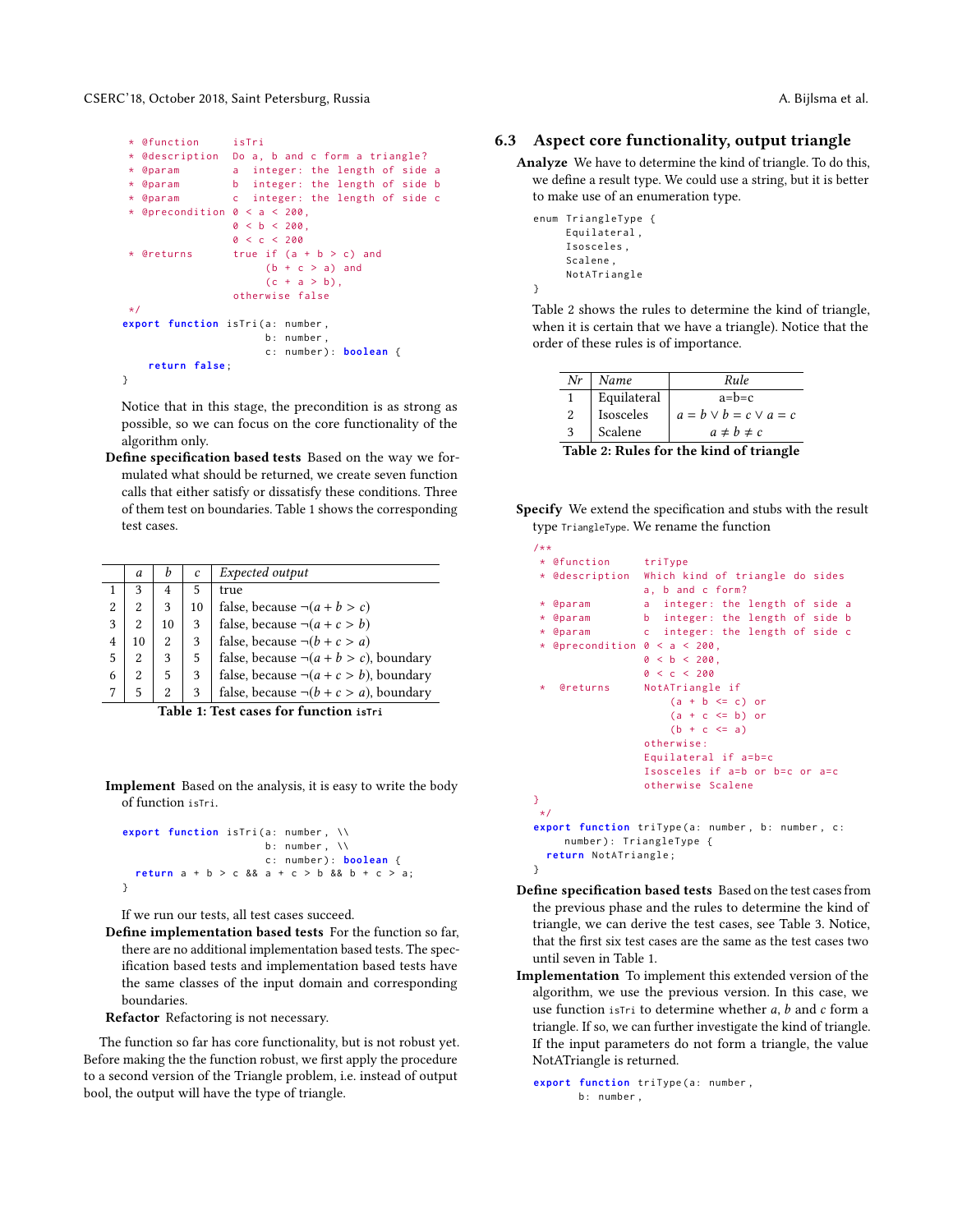<span id="page-9-0"></span>

| Case           | a              | b  | $\mathcal{C}_{0}$ | Expected output                            |  |
|----------------|----------------|----|-------------------|--------------------------------------------|--|
| 1              | 2              | 3  | 10                | NotATriangle: $\neg(a + b > c)$            |  |
| $\overline{2}$ | 2              | 10 | 3                 | NotATriangle: $\neg(a + c > b)$            |  |
| 3              | 10             | 2  | 3                 | NotATriangle: $\neg(b + c > a)$            |  |
| $\overline{4}$ | 2              | 3  | 5                 | NotATriangle: $\neg(a + b > c)$ , boundary |  |
| 5              | $\overline{2}$ | 5  | 3                 | NotATriangle: $\neg(a + c > b)$ , boundary |  |
| 6              | 5              | 2  | 3                 | NotATriangle: $\neg(b + c > a)$ , boundary |  |
| 7              | 5              | 5  | 5                 | Equilateral: $a = b = c$                   |  |
| 8              | 5              | 5  | 6                 | Isosceles: $a = b$                         |  |
| 9              | 5              | 5  | 15                | NotATriangle: $\neg(a + b > c)$            |  |
| 10             | 6              | 5  | 5                 | Isosceles: $b = c$                         |  |
| 11             | 15             | 5  | 5                 | NotATriangle: $\neg(b + c > a)$            |  |
| 12             | 5              | 6  | 5                 | Isosceles: $a = c$                         |  |
| 13             | 5              | 15 | 5                 | NotATriangle: $\neg(a + c > b)$            |  |
| 14             | 5              | 3  | 4                 | Scalene:                                   |  |
|                |                |    |                   |                                            |  |

Table 3: Specification based test cases

```
c: number): TriangleType {
 let res = TriangleType . NotATriangle ;
  if ( isTri (a,b,c) ) {
    if (a == b && b == c) {
      res = TriangleType . Equilateral ;
    }
    else if(a===b || b===c || a===c) {
      res = TriangleType . Isosceles ;
    }
    else {
     res = TriangleType . Scalene ;
    }
 }
  return res;
}
```
Define implementation based tests The specification based tests already covers the boolean expressions in the if-parts completely for Equilateral and Scalene. For Isosceles, however, there is only one test case, so we add two cases, b===c and a===c. Table [4](#page-9-1) shows the resulting implementation based tests.

<span id="page-9-1"></span>

| Case                                                 | a              | b             | $\mathcal{C}$ | Expected output                            |
|------------------------------------------------------|----------------|---------------|---------------|--------------------------------------------|
| 1                                                    | $\overline{2}$ | 3             | 10            | NotATriangle: $\neg(a + b > c)$            |
| $\overline{2}$                                       | $\overline{2}$ | 10            | 3             | NotATriangle: $\neg(a + c > b)$            |
| 3                                                    | 10             | 2             | 3             | NotATriangle: $\neg(b + c > a)$            |
| $\overline{4}$                                       | 2              | 3             | 5             | NotATriangle: $\neg(a + b > c)$ , boundary |
| 5                                                    | $\overline{2}$ | 5             | 3             | NotATriangle: $\neg(a + c > b)$ , boundary |
| 6                                                    | 5              | $\mathcal{D}$ | 3             | NotATriangle: $\neg(b + c > a)$ , boundary |
|                                                      | 5              | 5             | 5             | Equilateral: $a = b = c$                   |
| 8                                                    | 5              | 5             | 6             | Isosceles: $a = b$                         |
| 9                                                    | 6              | 5             | 5             | Isosceles: $b = c$                         |
| 10                                                   | 5              | 6             | 5             | Isosceles: $a = c$                         |
| 11                                                   | 5              | 3             | 4             | Scalene: $a \neq b \neq c$                 |
| Table 4: Implementation based test cases for tritype |                |               |               |                                            |

Integrated Test Development CSERC'18, October 2018, Saint Petersburg, Russia

```
/**
 * @function hasThreeEqual
 * @description Are all arguments equal ?
 * @param a
 * @param b
 * @param c
 * @precondition true
 * @returns true if a=b=c otherwise false
 */
 export function hasThreeEqual (a: number , \\
                                b: number , \\
                                c: number ) : boolean
                                     {
   return a == b 88 b == c;
}
/**
* @function hasTwoEqual
 * @description Are the two arguments equal?
 * @param a
 * @param b
 * @param c
 * @precondition true
 * returns true if a=b or a=c or b=c
 */
export function hasTwoEqual (a: number , \\
                            b: number , \\
                            c: number): boolean {
  return a === b || b === c || a === c;
}
export function triType (a: number , \\
                        b: number , \\
                        c: number): TriangleType {
  let res = TriangleType . NotATriangle ;
  if (isTri(a, b, c)) {
    if ( hasThreeEqual (a,b,c) ) {
      res = TriangleType . Equilateral ;
    }
    else if ( hasTwoEqual (a,b,c) ) {
      res = TriangleType . Isosceles ;
    }
    else {
      res = TriangleType . Scalene ;
   }
  }
  return res;
}
```
Notice that it is not longer necessary to test function isTri explicitly, because we have used all the test cases to test function triType.

## 6.4 Aspect robustness and additional constraints

Analyze According to the problem description as formulated by Jorgenson [\[18\]](#page-11-9), the input parameters  $a$ ,  $b$ , and  $c$  must satisfy the following condition:  $0 < a, b, c < 200$ . At the same time, we weaken the precondition, i.e. we decide to have no precondition at all. We decide that if an input parameter does not confirm the extra condition, an error value will be generated. The corresponding signature will be: Goal: Do three line segments form a triangle?

Signature: isTri(a:number, b:number, c:number): boolean throws RangeError

Refactor We apply the 'Decompose conditional' refactoring [\[12\]](#page-11-20) and use these functions in the if-parts in function triType. The resulting code is as follows: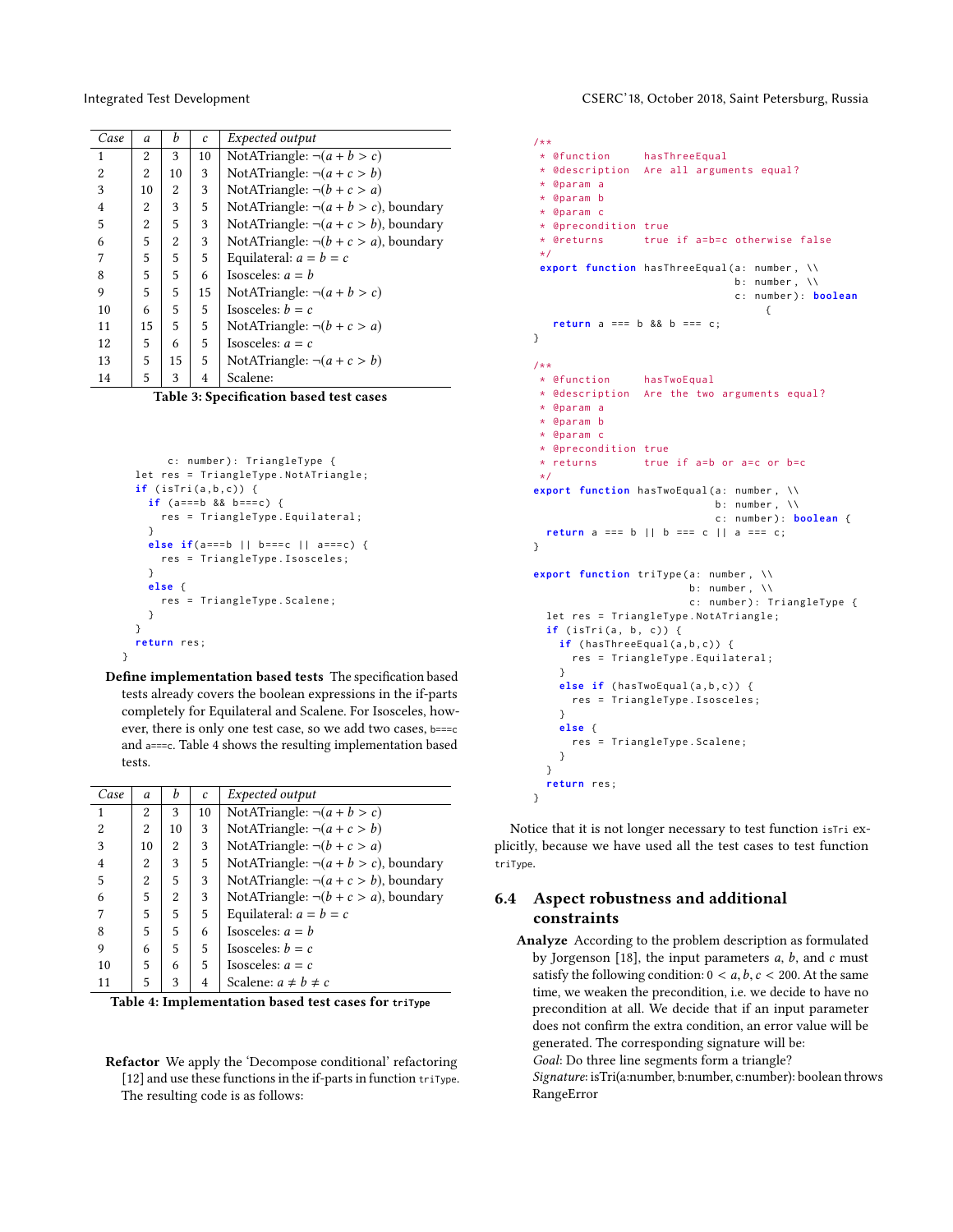CSERC'18, October 2018, Saint Petersburg, Russia A. Bijlsma et al.

Precondition: true<br>Exception: Bangel

```
Exception: RangeError, if \neg(0 < a, b, c < 200)
```
Specify The specification and signature of function triType becomes:

```
/**
* @function triType
* @description Which kind of triangle ?
                a integer: the length of side a
* @param b integer : the length of side b
* @param c integer : the length of side c
* @precondition true
* @returns the type of the triangle ( one out
     of TriangleType )
* @throws RangeError if not (0 < a,b,c <
     200)
*/
export function triType (a: number , \\
                      b: number, \\
                      c: number): TriangleType
```
Define specification based test For the specification based tests, we now must add test cases so that an exception of type RangeError will be generated. For each argument we define four test cases: one on the boundaries 0 and 200 and two for values outside the specified range  $0 < a, b, c < 200$ . Table [5](#page-10-0) shows the resulting specification based tests.

<span id="page-10-0"></span>

|                                                     | $\boldsymbol{a}$ | b              | $\mathcal{C}_{0}$ | Expected output                                    |  |
|-----------------------------------------------------|------------------|----------------|-------------------|----------------------------------------------------|--|
| $\mathbf{1}$                                        | 2                | 3              | 10                | NotATriangle: $\neg(a + b > c)$                    |  |
| $\boldsymbol{2}$                                    | 2                | 10             | 3                 | NotATriangle: $\neg(a + c > b)$                    |  |
| 3                                                   | 10               | 2              | 3                 | NotATriangle: $\neg(b + c > a)$                    |  |
| $\overline{4}$                                      | 2                | 3              | 5                 | NotATriangle: $\neg(a + b > c)$ , boundary         |  |
| 5                                                   | 2                | 5              | 3                 | NotATriangle: $\neg(a + c > b)$ , boundary         |  |
| 6                                                   | 5                | $\overline{2}$ | 3                 | NotATriangle: $\neg(b + c > a)$ , boundary         |  |
| $\overline{7}$                                      | 5                | 5              | 5                 | Equilateral: $a = b = c \land \neg NotATriangle$   |  |
| 8                                                   | 5                | 5              | 6                 | Isosceles: $a = b \land \neg NotATriangle$         |  |
| 9                                                   | 6                | 5              | 5                 | Isosceles: $b = c \land \neg NotATriangle$         |  |
| 10                                                  | 5                | 6              | 5                 | Isosceles: $a = c \land \neg NotATriangle$         |  |
| 11                                                  | 5                | 6              | 7                 | Scalene: $a \neq b \neq c \land \neg NotATriangle$ |  |
| 12                                                  | $\theta$         | 5              | 5                 | RangeError: a < lower, boundary                    |  |
| 13                                                  | $-100$           | 5              | 5                 | RangeError: <i>a</i> < <i>lower</i> , boundary     |  |
| 14                                                  | 200              | 5              | 6                 | NotATriangle: $a = upper$ , boundary               |  |
| 15                                                  | 201              | 5              | 5                 | RangeError: $a > upper$ , boundary                 |  |
| 16                                                  | 5                | $\theta$       | 5                 | RangeError: $b$ < lower, boundary                  |  |
| 17                                                  | 5                | $-100$         | 5                 | RangeError: $b$ < lower, boundary                  |  |
| 18                                                  | 5                | 200            | 6                 | NotATriangle: $b = upper$ , boundary               |  |
| 19                                                  | 5                | 201            | 5                 | RangeError: $b > upper$ , boundary                 |  |
| 20                                                  | 5                | 5              | $\mathbf{0}$      | RangeError: $c$ < lower, boundary                  |  |
| 21                                                  | 5                | 5              | $-100$            | RangeError: $c$ < lower, boundary                  |  |
| 22                                                  | 5                | 6              | 200               | NotATriangle: $c = upper$ , boundary               |  |
| 23                                                  | 5                | 5              | 201               | RangeError: $c > upper$ , boundary                 |  |
| Table 5: Specification based test cases for triType |                  |                |                   |                                                    |  |

Implement Compared to the previous version, we now must also check whether all arguments are in the range 0 to 200. For this purpose, we write a function argsInRange with signature and stub:

```
* @function argsInRange
 * @description For all elements el of ar :\\
                 low < el < high ?
 * @param ar array of numbers
 * @param low lower boundary not included
 * @param high upper boundary included
 * @precondition low < high
 * @returns true if for all elements of ar:
                  low < el < high else false
 */
function argsInRange (ar: Array < number>, \\
                   low: number,
                   high: number): boolean {
 return true
}
```
Notice that we have used an array to make the function more general. Also notice that we have a precondition low < high. Because we use argsInRange as an internal function of TriangleType, we can always take care that low < high holds. Table [6](#page-10-1) lists the test cases for this function.

<span id="page-10-1"></span>

| Case | a                      | b | $\mathcal{C}$ | Expected output |
|------|------------------------|---|---------------|-----------------|
|      | [1,2,3,4,5,6,199,200]  |   | 200           | true            |
| 2    | [0,1,2,3,199,200]      |   | 200           | false           |
| 3    | [1,2,3,199,200,200.01] |   | 200           | false           |
| 4    | [0,2,3,199,200.1]      |   | 200           | false           |
|      |                        |   |               |                 |

```
Table 6: Specification based test cases for argsInRange
```
To implement the function argsInRange, we can use the standard array function every:

```
function argsInRange (ar: Array<number>, \\
                         low: number, \setminus\setminushigh: number): boolean {
  return ar. every ((el) = >{ return el > low && el <=
       high });
}
```
Instead of modifying the function triType, we write a new function triAngle that first checks the arguments. If the arguments are not correct it throws an exception; otherwise it calls function triType.

```
/**
* @function triAngle
* @description Which kind of triangle ?
* @param a integer : the length of side a
* @param b integer : the length of side b
* @param c integer : the length of side c
* @precondition true
* @returns TriangleType
* @throws RangeError if not (0 < a, b, c < MAX
    )
*/
export function triAngle (a: number , \\
                        b: number , \\
                        c: number): TriangleType {
 let ar=[a,b,c];function argsInRange(ar: Array<number>,\\
                      low: number \\
                      high : number ) : boolean {
   return ar.every((el) => { return el > low & el< high }) ;
  }
```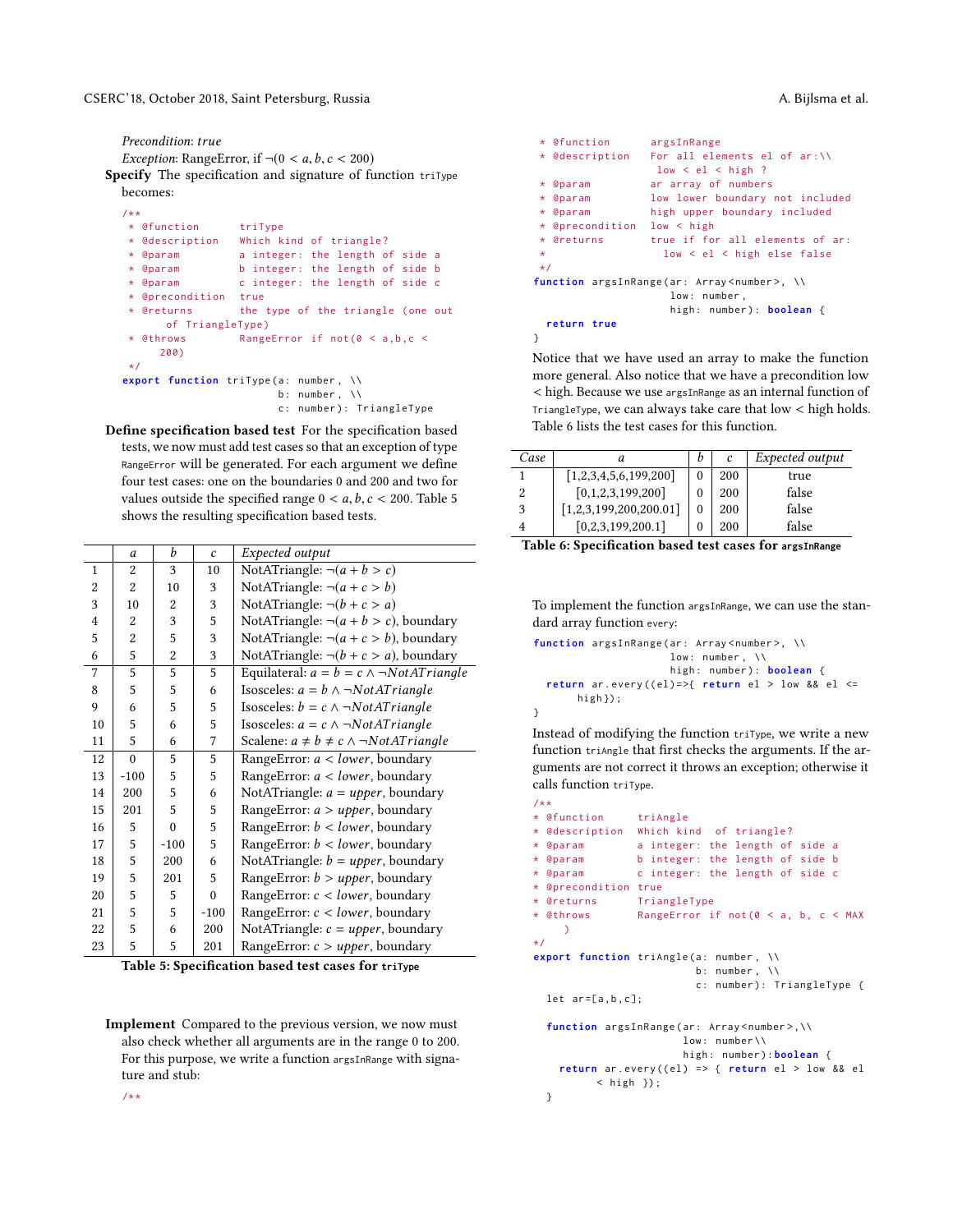```
if (!argsInRange(ar, 0, MAX)) {
     throw new RangeError (" Argument (s) not in range "
         ) ;
  }
  return triType (a,b,c) ;
}
```
Define implementation based test Now, we examine the code. Because the arguments are between 0 and 200, overflow will not occur. Because we use a language that does not know integers, we have a problem: the comparison of floats. Simply using operator === may cause a problem, due to internal representation and rounding errors. Instead, we can check whether the absolute value of  $0.1+0.2-0.3$  is less than some value EPS. For EPS, we can use the constant NUMBER.EPSILON. So, instead of using operator ===, we use a function isEqual (a: number, b: number): **boolean** that evaluates the expression Math.abs(a-b)< NUMBER.EPSILON. As a result, we rewrite some functions and use function isEqual in stead of using ===.

```
/**
* @function isEqual
* @description Compares two floating point numbers
    \lambda\lambdataking rounding errors into account
* @param a number
* @param b number
* @precondition true
* @returns true if a < b, otherwise false
*/
export function isEqual (a: number , \\
                        b: number): boolean {
  return Math . abs(a-b) < Number . EPSILON ;
}
```
Refactor There is no need for refactoring anymore.

#### <span id="page-11-10"></span>7 CONCLUSIONS AND FUTURE WORK

We developed a stepwise procedure enclosing and ordering a selected number of test methods, integrated in a process of analysis, specification, implementation, testing, and refactoring, applicable in a context of a first year course about software construction and testing. Such a step by step instruction, for students, on how to integrate writing tests while developing functions, including advice on how to proceed after having refactored the code, was missing.

Our approach differs from both Test First and Test Last approaches. We use an explicit specification (instead of using tests themselves as a form of specification, as is usable in many Test First approaches), and in contrast with Test Last approaches, we create tests before and after implementation, and, we revise the tests after each refactoring.

With our approach, we have solved the problem that it becomes a real challenge for students to understand how test methods and test criteria may be combined most efficiently [\[2\]](#page-11-12). It is exactly this absence of guidance where our approach jumps into, and gives certain scaffolding. Our procedure can be considered as a process pattern [\[2\]](#page-11-12).

Our approach gives guidance to solve this problem, by distinguishing focusing on separate aspects in each cycle. Our approach focuses on the aspects core functionality and robustness, and gives

guidance in the form of a step-by-step approach in which the function's precondition is relaxed concerning the specification as well as the implementation of the function. We presume that this approach is applicable to other aspects as well.

We prevent students to write quick and diry code, as is often seen in Test First approaches, because they are forced to analyse the problem first, and write a precise specification. On top of that, we have made refactoring code an explicit step in the procedure.

Another future enhancement of our guidelines could be to give more detailed guidelines to create test cases for both specification based testing and implementation based testing.

We have started to teach our students using this procedure, and will report later about our findings.

#### REFERENCES

- <span id="page-11-13"></span>[1] Kent Beck. 2002. Test Driven Development: By Example. Addison-Wesley Logman Publishing Co., Inc., Boston, MA, USA.
- <span id="page-11-12"></span>Antonia Bertolino. 2007. Software Testing Research: Achievements, Challenges, Dreams. In 2007 Future of Software Engineering (FOSE '07). IEEE Computer Society, Washington, DC, USA, 85–103.
- <span id="page-11-17"></span>[3] Robert V. Binder. 1999. Testing Object-oriented Systems: Models, Patterns, and Tools. Addison-Wesley Longman Publishing Co., Inc., Boston, MA, USA.
- <span id="page-11-3"></span>[4] J. Carver and N. Kraft. 2011. Evaluating the testing ability of senior-level computer science students. In 24th IEEE-CS Conference on Software Engineering Education and Training (CSEE T). Springer, Berlin, Germany, 169–178.
- <span id="page-11-0"></span>[5] Henrik Bærbak Christensen. 2003. Systematic Testing Should Not Be a Topic in the Computer Science Curriculum! SIGCSE Bull. 35, 3 (June 2003), 7-10.
- <span id="page-11-5"></span>[6] Arie van Deursen and Leon Moonen. 2002. The video store revisited–thoughts on refactoring and testing. In Proceedings of the 3rd International Conference on eXtreme Programming and Flexible Processes in Software Engineering, XP 2002. Springer, Berlin, Germany, 71–76.
- <span id="page-11-1"></span>[7] Stephen H. Edwards. 2004. Using Software Testing to Move Students from Trial-and-error to Reflection-in-action. SIGCSE Bull. 36, 1 (March 2004), 26–30.
- <span id="page-11-6"></span>[8] Hakan Erdogmus, Forrest Shull, Burak Turhan, Lucas Layman, Grigori Melnik, and Madeline Diep. 2010. What Do We Know about Test-Driven Development? IEEE Software 27 (2010), 16–19.
- <span id="page-11-15"></span>[9] Davide Falessi and Philippe Kruchten. 2015. Five Reasons for Including Technical Debt in the Software Engineering Curriculum. In Proceedings of the 2015 European Conference on Software Architecture Workshops (ECSAW '15). ACM, New York, NY, USA, 28:1–28:4.
- <span id="page-11-19"></span>[10] Sheikh Umar Farooq and Smk Quadri. 2013. An Externally Replicated Experiment to Evaluate Software Testing Methods. In Proceedings of the 17th International Conference on Evaluation and Assessment in Software Engineering (EASE '13). ACM, New York, NY, USA, 72–77.
- <span id="page-11-8"></span>[11] Matthias Felleisen, Robert B. Findler, Matthew Flatt, and Krishnamurthi Shriram. 2001. How To Design Programs, An Introduction to Programming and Computing. The MIT press, Cambridge, Massachusetts, Londen, England.
- <span id="page-11-20"></span>[12] Martin Fowler, Steven Fraser, Kent Beck, Bil Caputo, Tim Mackinnon, James Newkirk, and Charlie Poole. 1999. Refactoring: Improving the Design of Existing Code. Addison-Wesley Longman Publishing Co., Inc., Boston, MA, USA.
- <span id="page-11-14"></span>[13] Davide Fucci, Hakan Erdogmus, Burak Turhan, Markku Oivo, and Natalia Juristo. 2017. A Dissection of the Test-Driven Development Process: Does It Really Matter to Test-First or to Test-Last? IEEE Transactions on Software Engineering 43, 7 (2017), 597–614.
- <span id="page-11-16"></span>[14] Carlo Ghezzi, Mehdi Jazayeri, and Dino Mandrioli. 1991. Fundamentals of Software Engineering. Prentice-Hall, Inc., Upper Saddle River, NJ, USA.
- <span id="page-11-4"></span>[15] Hisham Haddad. 2002. Post-graduate Assessment of CS Students: Experience and Position Paper. J. Comput. Sci. Coll. 18, 2 (Dec. 2002), 189–197.
- <span id="page-11-18"></span>[16] Hadi Hemmati. 2015. How Effective Are Code Coverage Criteria?. In Software Quality, Reliability and Security (QRS), 2015 IEEE International Conference on. IEEE, IEEE Computer Society, Los Alamitos, California, United States.
- <span id="page-11-11"></span>[17] Andy Hunt and Dave Thomas. 2003. Pragmatic Unit Testing in Java with JUnit. The Pragmatic Bookshelf, Raleigh, USA.
- <span id="page-11-9"></span>[18] Paul C. Jorgensen. 2014. Software Testing: A Craftsman's Approach (4st ed.). CRC Press, Inc., Boca Raton, FL, USA.
- <span id="page-11-7"></span>[19] Paul A Kirschner, John Sweller, and Richard E Clark. 2006. Why minimal guidance during instruction does not work: An analysis of the failure of constructivist, discovery, problem-based, experiential, and inquiry-based teaching. Educational psychologist 41, 2 (2006), 75–86.
- <span id="page-11-2"></span>[20] Yifat Ben-David Kolikant. 2005. Students' Alternative Standards for Correctness. In Proceedings of the First International Workshop on Computing Education Research (ICER '05). ACM, New York, NY, USA, 37–43.